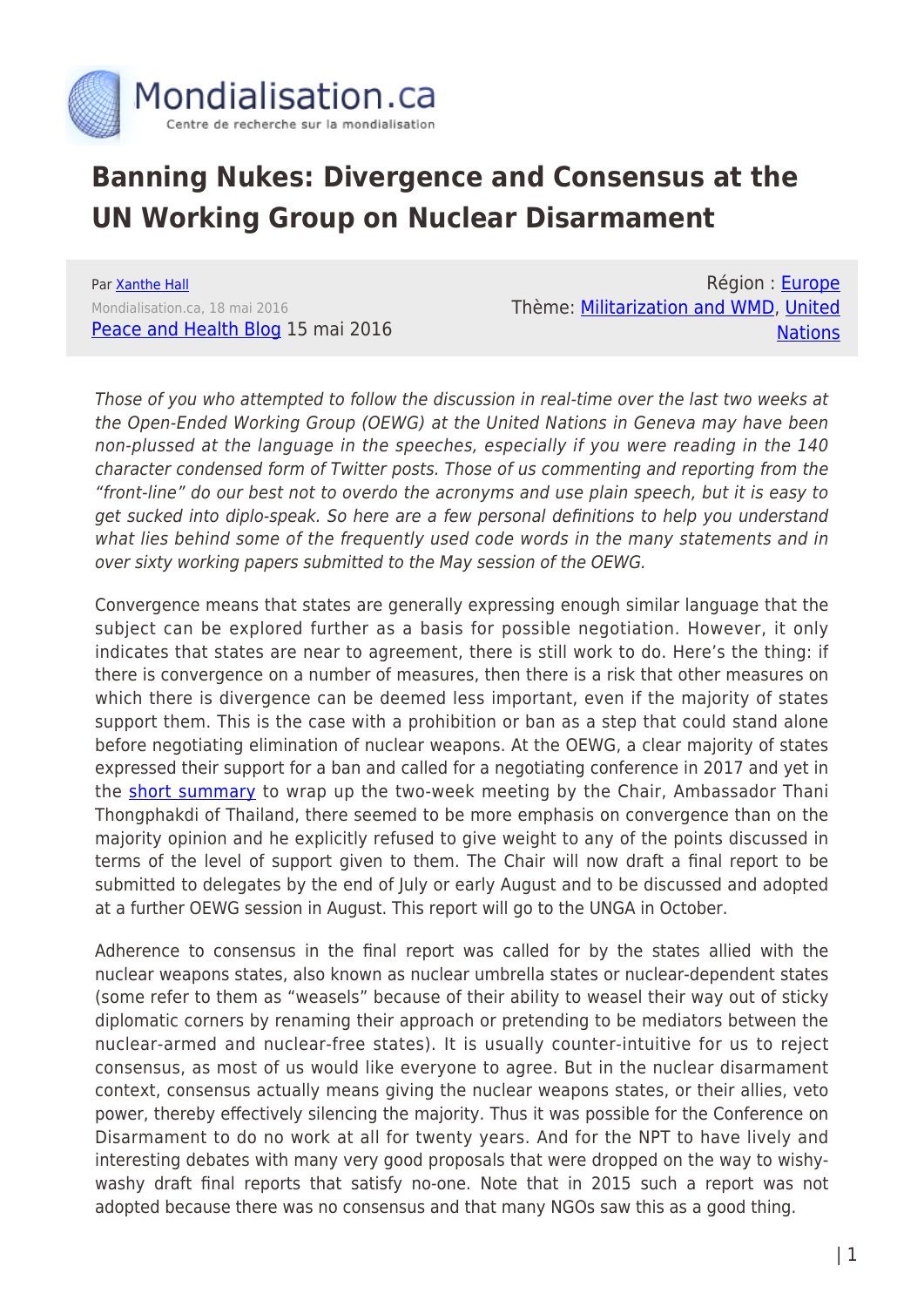Such final reports are often referred to as lowest common denominator agreements. Ambassador Dell Higgie of New Zealand [made it clear](http://www.reachingcriticalwill.org/images/documents/Disarmament-fora/OEWG/2016/Statements/13May_NZ.pdf) on the final day of the 2nd session that her country would not support such a report on the OEWG. After all, the OEWG conducts itself under UNGA rules which allow for majority decisions, as opposed to the Conference on Disarmament which works only with consensus.

The nuclear umbrella states also called for the Chair's final report to be balanced. This means that the diverging opinions of the two camps (for and against outright prohibition, otherwise known as the ban approach) should have equal weight, although the numbers do not warrant that. This attitude is indicative of the **statement** by UN High Representative Kim regretting that some important states were not there, referring to the boycott of the OEWG by the nuclear-armed states. Following this logic, the opinion of nuclear-dependent states carry greater weight, due to their association with their 'important' but absent allies. Instead Ambassador Lomonaco of Mexico and many others called for a fair report that reflected what actually happened at the OEWG.



Diplomats put up their nameplates to show they want to speak – quite a line-up. Photo: Daniel Högsta

So what did happen at the OEWG? For the first time in many years a large number of states decided that they did not want consensus but confrontation on the issue of the illegitimacy of nuclear weapons. Tired with decades of patient discussions on micro-measures, principally for non-proliferation, and led by Argentina, Brazil, Costa Rica, Ecuador, Guatemala, Indonesia, Malaysia, Mexico and Zambia, states are now going for broke. Despite the prospect that the nuclear-armed states are unlikely to attend, they have [submitted a proposal t](http://www.reachingcriticalwill.org/images/documents/Disarmament-fora/OEWG/2016/Documents/WP34.pdf)o the OEWG to "convene a Conference in 2017, open to all States, international organizations and civil society, to negotiate a legally-binding instrument to prohibit nuclear weapons" (ban treaty) and "to report to the United Nations high-level international conference on nuclear disarmament to be convened no later than 2018 … on the progress made on the negotiation of such an instrument." On the final day of the OEWG resounding majority support for prohibition and the commencement of negotiations was repeatedly expressed. States are convinced that with this approach they can bring pressure to bear on the nuclear-armed and nuclear-dependent states to begin genuinely considering negotiating the elimination of their nuclear arsenals.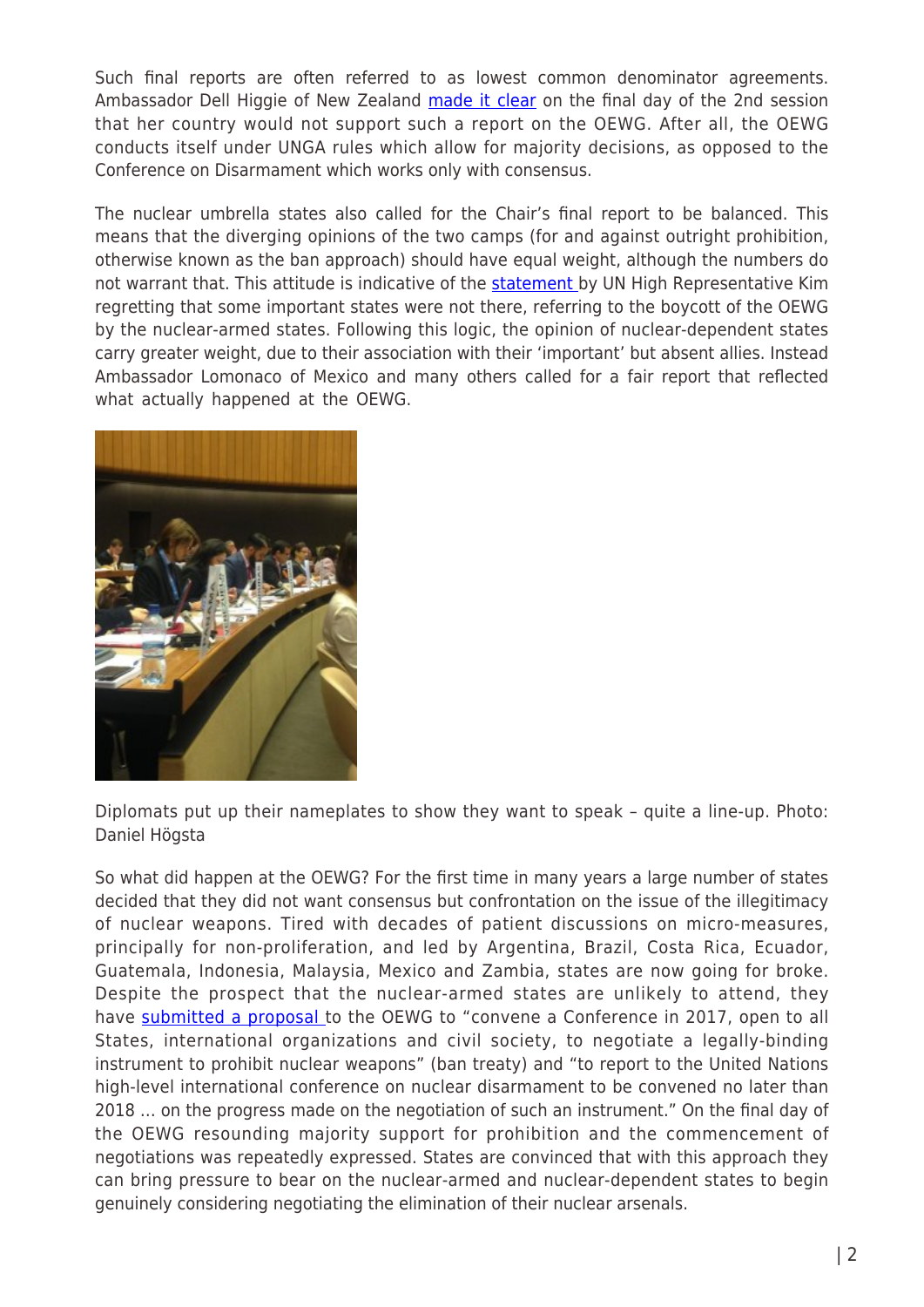On the other hand, another potential front-runner is the framework instrument that has an overarching character and implies that past and future agreements might find a place within the framework. A framework agreement would principally be a treaty that sets out broad commitments and a governance system which can be expanded upon in a further instrument or series of instruments. These instruments could detail technical, legal and other arrangements. Examples of framework agreements are: the UN Framework Convention on Climate Change (UNFCC) and the Convention on Conventional Weapons (CCW). Such a framework agreement could establish key provisions, such as the prohibition of use or of further qualitative development of nuclear weapons. But it could actually contain a complete prohibition of nuclear weapons (including prohibitions on the development, production, modernisation, testing, acquisition, stockpiling, transfer, deployment, threat of use and use of nuclear weapons, and even prohibitions on assistance, financing, encouragement and inducement of these acts), as well as a timeframe for elimination, although its main proponents do not put emphasis on this because it would mean that the nuclear weapons states and their allies are less likely to support it. If this framework were to contain complete prohibition, then it would essentially be the similar to the idea of a nuclear weapons convention.

Whether states will decide to negotiate a stand-alone ban treaty or a framework instrument is still open to discussion. I do not believe that there is sufficient support for the progressive approach – a series of measures known as building blocks, which are essentially the same as the step-by-step approach but allow for steps to be taken in parallel – proposed by the nuclear umbrella states. A nuclear weapon ban treaty may have less support than a framework agreement but it could be done much more quickly. A framework agreement could drag on for many years because of its potential complexity. What the UN Secretary-General says on this in September may have some bearing on states' decision to call for negotiating one or the other. Certainly the UN High Representative for Disarmament Affairs Kim Won-soo from South Korea has made it clear that he wishes to see more inclusivity and an approach which could allow the nuclear weapons states to come on board.

The beauty of a stand-alone ban treaty is in its clarity, especially in terms of the moral imperative. It would leave no room for doubt as to the illegitimacy of nuclear weapons and would place any state that relies on nuclear weapons for their defence outside international law, if enough states were to support such a norm. Its entry into force could not be held hostage by nuclear-armed states reticence to ratify, as the CTBT has been. Given the present anger about the arrogance of the nuclear-armed states refusal to engage with the nuclear-free states which has been made explicit both through the boycott of the OEWG, but also through the ever hardening rhetoric of the nuclear umbrella states, it remains the most attractive option for states to pursue at the UN General Assembly in October. In this way, they can continue to put maximum pressure on the nuclear-armed states to take them seriously as the majority and therefore to respect their rights and security needs.

This debate has as much to do with redefining world order and democracy as it has to do with disarmament. As Mexico pointed out: there is nothing to be said against consensus when it is fair and reflects the truth. But when divergence exists and states with more power due to nuclear weapons wield a veto over the majority then there is nuclear oppression. Now the majority is rising up to liberate itself from this yoke with persuasive and wellthought out arguments for a comprehensive ban treaty. After more than twenty years of attending these often repetitive and boring diplomatic debates, I can hardly wait for the next one.